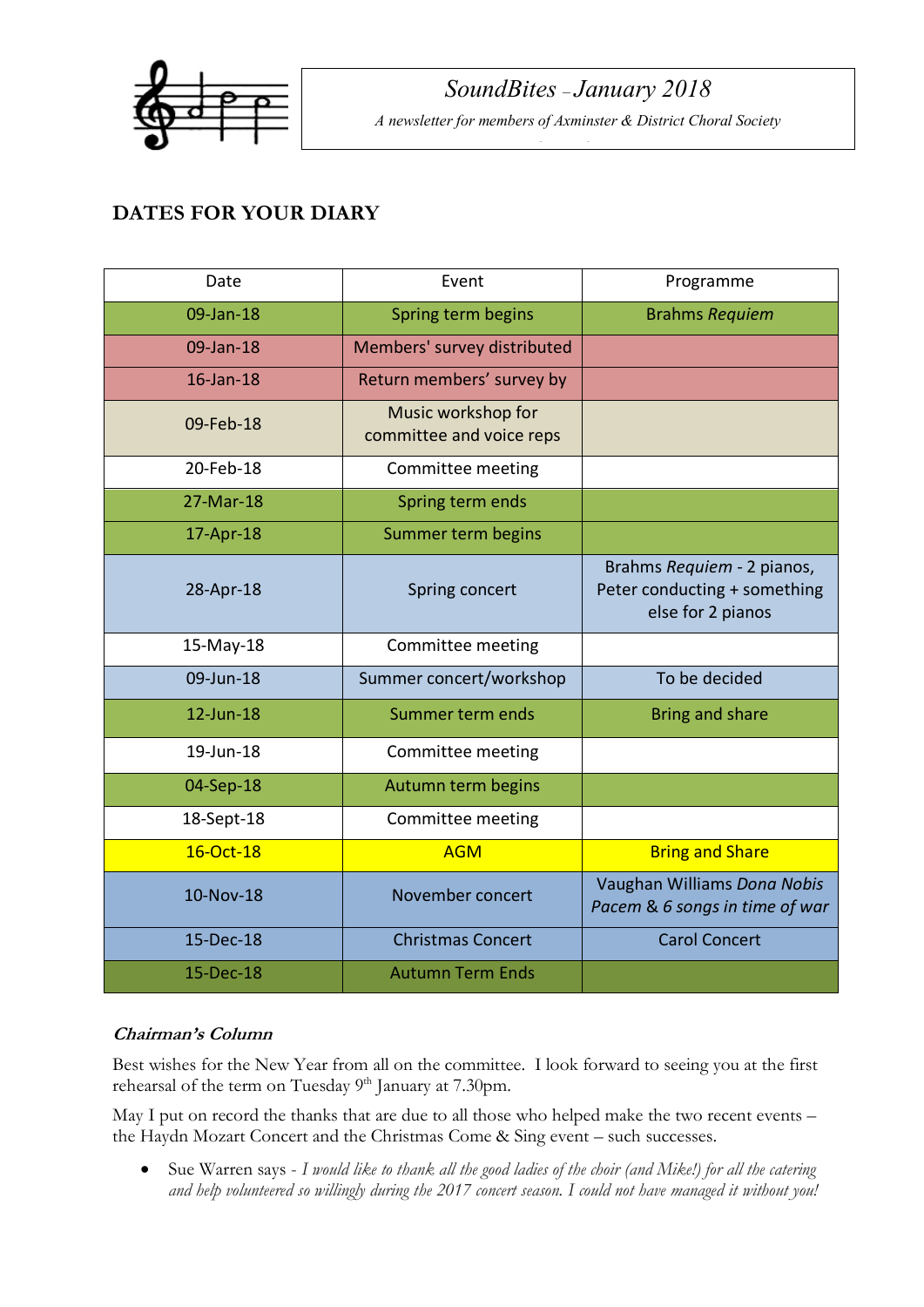- Sheena says *- I would like to express my thanks to all those who kindly contributed cakes and mince pies for the visitors and audience at the Come and Sing Messiah on 16th Dec. Particular thanks to Gill who organised the tea making for both breaks in the afternoon, and to all those who helped at both breaks putting out cakes and mince pies, and serving the Audience with refreshments after the performance.*
- And I would like to thank the heavy brigade for erecting and clearing the staging with such rhythm (allegro moderato) and harmony, under the baton of our director Ray.

Mike describes the financial outcomes of each event. The feedback from many of the audiences was a pleasure to receive. The committee will be looking at how to attract more outsiders to the Come & Sing events. Your comments will be gratefully received.

Heather is organising a fund-raising event. She says: "*I am hoping to organise an Antiques evening in the Spring, date to be arranged with committee. This involves an expert giving a small talk, a competition, a valuation of items brought by members and refreshments, or meal cooked by our special caterer Liz Beale of Food With Thought."*

Shirley McBride, our new school liaison person, is starting to link up with our local schools:-

*\* E mails were sent in September to Axe Vale Academy outlining the proposal of our society sponsoring pupils with a keen aptitude in music for a series of singing lessons. In exchange, there would be an expectation for the pupils to attend rehearsals and join us for a concert. The link Governor for music has supported this proposal and spoken directly with the headteacher in an attempt to strengthen community links.*

*\* Fliers with the details of the Messiah Workshop were delivered to our local secondary phase schools in November with an invitation for interested pupils to join us for the day. Although no response materialised on this occasion (possibly because of so many other musical commitments at this time of year) further invitations will be given as opportunities arise.*

*\* An invitation to attend Colyton Grammar School concert was accepted and my husband and I enjoyed the quality of performance given. Initial introductions were made with the Head of Music and gratitude was shown for our support.*

Please do speak to Shirley if you are connected to a particular school and can help strengthen the link.

## **The Autumn Concerts – financial outcome**

The Autumn concert – Michael Haydn and Mozart – was hailed as a performance success, done with panache to a good-sized audience. But, like almost all our performances, it ran at a loss. The total cost of putting on the concert was about  $\ddot{F}$ ,000, whilst the income was about  $\ddot{F}$ ,000. This was not a surprise (at least, not to the Treasurer) and was built into the budget for the year. But it emphasises a few points:

- a. Most of our concert income comes from ticket sales  $\dot{\ell}2,000$  of the  $\dot{\ell}3,000$  income was ticket sales, and represents about 150 tickets sold. There is room for 200 people in the Minster – so there is scope to increase numbers.
- b. Orchestras cost a lot. Peter and the committee need to continue to be pragmatic about the size of any orchestra which accompanies our performances.
- c. We have other sources of income which help offset the costs of a concert. These include the 100 club, the weekly raffle, selling advertising in the programme and the support of the Friends and Patrons.

The Come-and-Sing (Messiah) made a modest surplus (I am still awaiting a number of bills, so the figure is not yet clear)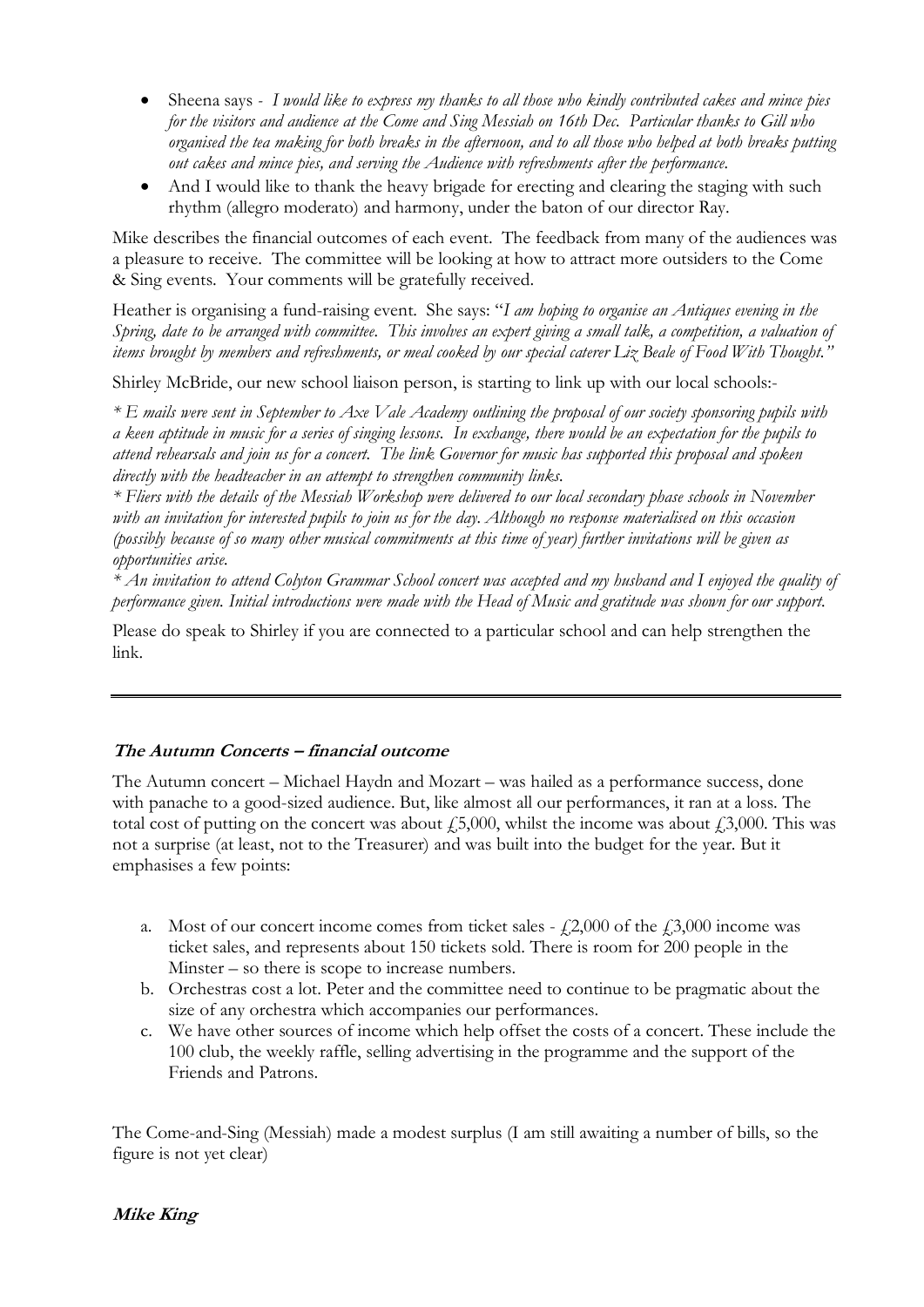#### **From the Librarian**

#### **ADCS member survey**

Do you have any suggestions for works the Choral Society might perform, or any other comments you would like the committee to consider? If so, the committee would like to hear them.

We will be distributing survey forms at the rehearsal on January  $9<sup>th</sup>$ , and we need completed forms to be returned at the following week's rehearsal on January 16<sup>th</sup>. The results will then be considered at meetings in February. If you are unable to come to the rehearsal on  $9<sup>th</sup>$  please let me know by emailing ejtwining@gmail.com or phoning me on 01404 43805 and I will get a survey form to you.

You can suggest up to five musical works for consideration. Nothing is excluded – they can be short or long, well known or obscure, straightforward or challenging, modern or medieval. Just give the composer's name and the full title for each one. So please start thinking.

#### **Elizabeth Twining**

### **ADCS SOCIAL MEDIA UPDATE**

Well six months after being asked to set up a Facebook page and run the Twitter account, it is going well. We now have 31 followers on Facebook and 136 on Twitter.

To what purpose I hear you asking? It is part of the PR/marketing activity and helps to make a wider audience aware of us and our events. There are Twitter followers from all over the world, to very close to Axminster – other choirs, organisations that can help to promote us over the airwaves, possible soloists, composers…the list goes on. Here are the links again for you, Twitter feeds are also visible on our website: http://www.axminsterchoral.co.uk/

Happy New Year!